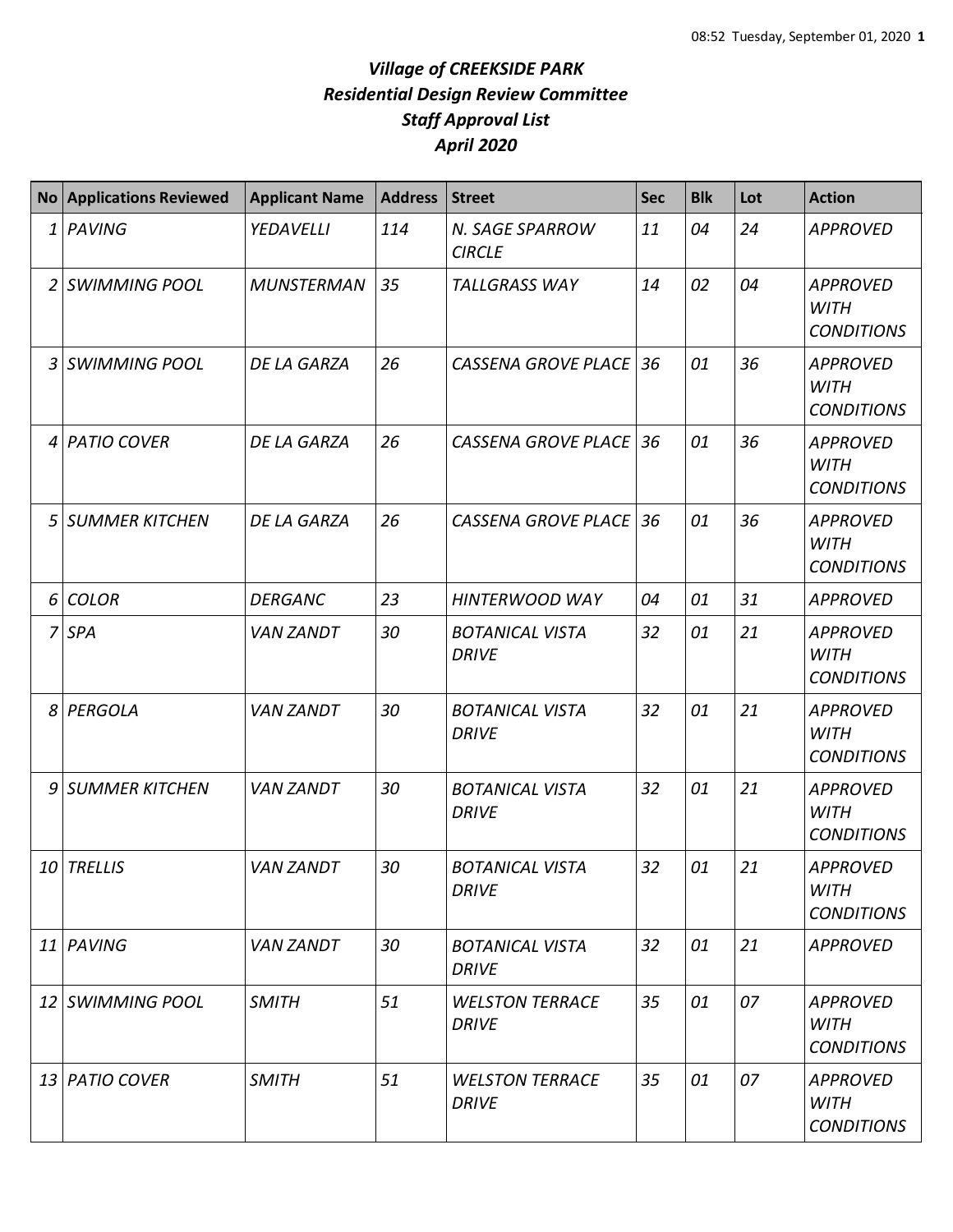| <b>No</b> | <b>Applications Reviewed</b> | <b>Applicant Name</b>             | <b>Address</b> | <b>Street</b>                          | <b>Sec</b> | <b>Blk</b> | Lot | <b>Action</b>                                       |
|-----------|------------------------------|-----------------------------------|----------------|----------------------------------------|------------|------------|-----|-----------------------------------------------------|
| 14        | <b>SUMMER KITCHEN</b>        | <b>SMITH</b>                      | 51             | <b>WELSTON TERRACE</b><br><b>DRIVE</b> | 35         | 01         | 07  | <b>APPROVED</b><br><b>WITH</b><br><b>CONDITIONS</b> |
|           | 15 ROOF                      | <b>CASEY</b>                      | 83             | E. CRYSTAL CANYON<br><b>CIRCLE</b>     | 01         | 01         | 54  | <b>APPROVED</b>                                     |
| 16        | <b>LIGHTNING RODS</b>        | <b>KNIPPER</b>                    | 15             | <b>WRANGLER PASS</b><br><b>DRIVE</b>   | 15         | 01         | 04  | <b>APPROVED</b><br><b>WITH</b><br><b>CONDITIONS</b> |
| 17        | PERGOLA                      | <b>WEAVER</b>                     | 91             | N. THATCHER BEND<br><b>CIRCLE</b>      | 34         | 01         | 24  | <b>APPROVED</b>                                     |
| 18        | SWIMMING POOL                | <b>MAIZE FLOWER</b><br><b>LLC</b> | 30             | <b>MAIZE FLOWER PLACE</b>              | 34         | 01         | 08  | <b>APPROVED</b><br><b>WITH</b><br><b>CONDITIONS</b> |
| 19        | <b>PATIO COVER</b>           | <b>MAIZE FLOWER</b><br>LLC        | 30             | <b>MAIZE FLOWER PLACE</b>              | 34         | 01         | 08  | <b>APPROVED</b><br><b>WITH</b><br><b>CONDITIONS</b> |
| 20        | SUMMER KITCHEN               | <b>MAIZE FLOWER</b><br><b>LLC</b> | 30             | <b>MAIZE FLOWER PLACE</b>              | 34         | 01         | 08  | <b>APPROVED</b><br><b>WITH</b><br><b>CONDITIONS</b> |
| 21        | <b>PAVERS</b>                | <b>RUTISHAUSER</b>                | 71             | <b>BEACONS LIGHT PLACE</b>             | 19         | 01         | 15  | <b>APPROVED</b>                                     |
| 22        | <b>FENCE</b>                 | <b>ZIARKO</b>                     | 38             | <b>HERONS FLIGHT PLACE</b>             | 37         | 01         | 16  | <b>APPROVED</b>                                     |
| 23        | <b>SWIMMING POOL</b>         | <b>CORBEIL</b>                    | 155            | <b>ROCKWELL PARK DRIVE</b>             | 32         | 06         | 01  | <b>APPROVED</b><br><b>WITH</b><br><b>CONDITIONS</b> |
|           | 24 FENCE                     | <b>ROSS</b>                       | 15             | CRYSTAL CANYON<br><b>PLACE</b>         | 01         | 01         | 37  | <b>APPROVED</b>                                     |
|           | 25 POOL BATH                 | <b>GONZALEZ</b>                   | 26             | <b>MAIZE FLOWER PLACE</b>              | 34         | 01         | 07  | <b>APPROVED</b><br><b>WITH</b><br><b>CONDITIONS</b> |
|           | 26 FIREPIT                   | <b>GONZALEZ</b>                   | 26             | <b>MAIZE FLOWER PLACE</b>              | 34         | 01         | 07  | <b>APPROVED</b><br><b>WITH</b><br><b>CONDITIONS</b> |
| 27        | PLAY STRUCTURE               | <b>COLLIER</b>                    | $\overline{2}$ | <b>KIMBERLING COURT</b>                | 29         | 01         | 30  | <b>APPROVED</b><br><b>WITH</b><br><b>CONDITIONS</b> |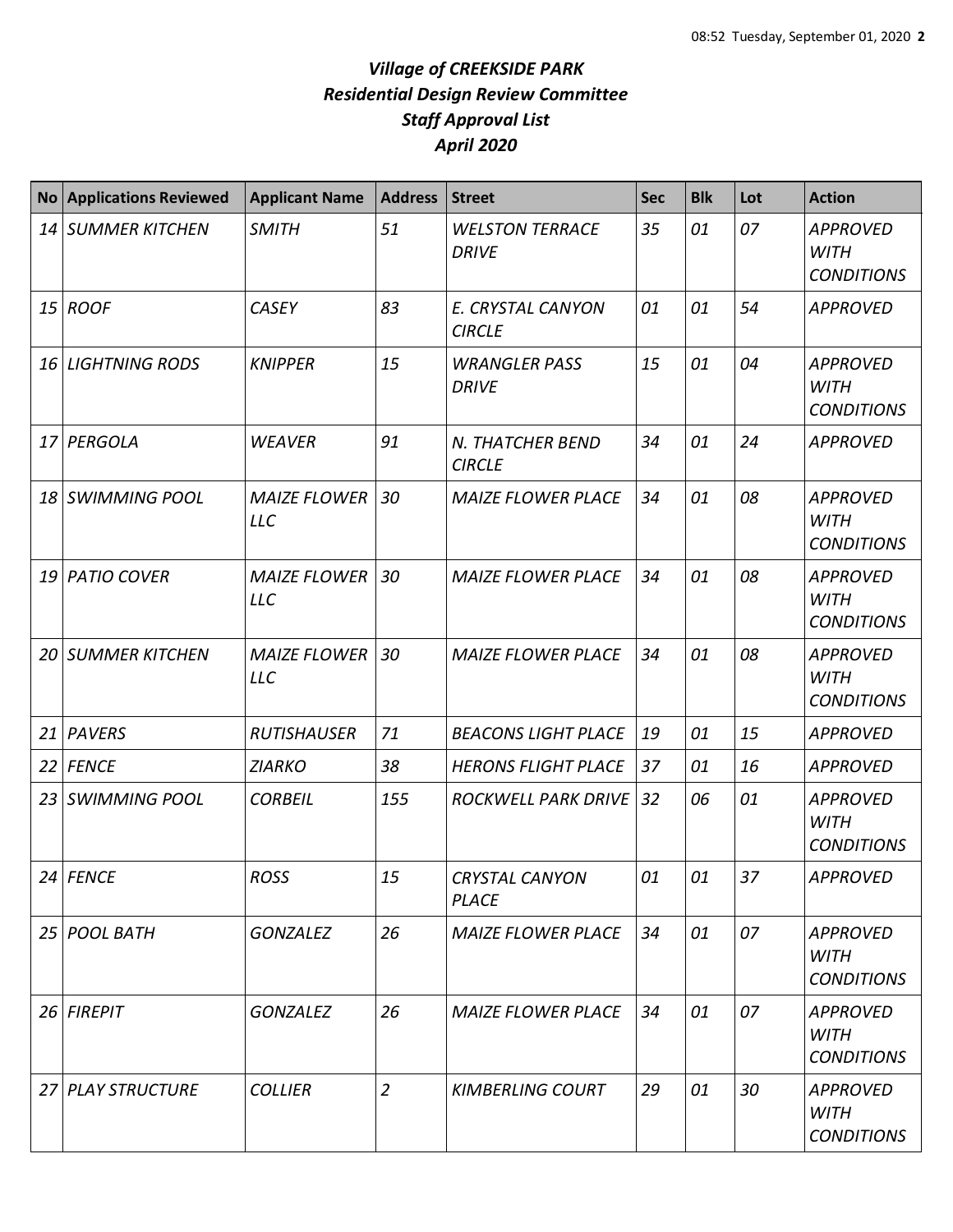| <b>No</b>       | <b>Applications Reviewed</b> | <b>Applicant Name</b> | <b>Address</b> | <b>Street</b>                          | <b>Sec</b> | <b>Blk</b> | Lot | <b>Action</b>                                       |
|-----------------|------------------------------|-----------------------|----------------|----------------------------------------|------------|------------|-----|-----------------------------------------------------|
| 28 <sup>1</sup> | <b>SWIMMING POOL</b>         | <b>DSOUZA</b>         | 218            | ROCKWELL PARK BLVD                     | 33         | 10         | 09  | <b>APPROVED</b><br><b>WITH</b><br><b>CONDITIONS</b> |
| 29              | <b>SWIMMING POOL</b>         | <b>REDONDO</b>        | 10             | <b>KALMIA BRANCH</b><br><b>COURT</b>   | 41         | 02         | 21  | <b>APPROVED</b><br><b>WITH</b><br><b>CONDITIONS</b> |
| 30              | <b>PATIO COVER</b>           | <b>REDONDO</b>        | 10             | <b>KALMIA BRANCH</b><br><b>COURT</b>   | 41         | 02         | 21  | <b>APPROVED</b><br><b>WITH</b><br><b>CONDITIONS</b> |
| 31 I            | <b>SUMMER KITCHEN</b>        | <b>REDONDO</b>        | 10             | <b>KALMIA BRANCH</b><br><b>COURT</b>   | 41         | 02         | 21  | <b>APPROVED</b><br><b>WITH</b><br><b>CONDITIONS</b> |
| 32              | <b>SWIMMING POOL</b>         | <b>TRITMAN</b>        | 11             | <b>WELSTON TERRACE</b><br><b>DRIVE</b> | 34         | 02         | 02  | <b>APPROVED</b><br><b>WITH</b><br><b>CONDITIONS</b> |
| 33 <sup>1</sup> | <b>PATIO COVER</b>           | <b>TRITMAN</b>        | 11             | <b>WELSTON TERRACE</b><br><b>DRIVE</b> | 34         | 02         | 02  | <b>APPROVED</b><br><b>WITH</b><br><b>CONDITIONS</b> |
| 34              | <b>FENCE</b>                 | <b>HANSEN</b>         | 18             | <b>VALERA RIDGE DRIVE</b>              | 17         | 01         | 17  | <b>APPROVED</b>                                     |
|                 | 35 SWIMMING POOL             | <b>MILLS</b>          | 62             | W. CANYON WREN<br><b>CIRCLE</b>        | 13         | 02         | 13  | <b>APPROVED</b><br><b>WITH</b><br><b>CONDITIONS</b> |
| 36 <sup>1</sup> | <b>SUMMER KITCHEN</b>        | <b>MILLS</b>          | 62             | W. CANYON WREN<br><b>CIRCLE</b>        | 13         | 02         | 13  | <b>APPROVED</b><br><b>WITH</b><br><b>CONDITIONS</b> |
|                 | 37 PATIO COVER               | <b>BIRCKEL</b>        | 90             | <b>WYATT OAKS DRIVE</b>                | 22         | 02         | 58  | <b>APPROVED</b><br><b>WITH</b><br><b>CONDITIONS</b> |
|                 | 38 SUMMER KITCHEN            | <b>BIRCKEL</b>        | 90             | <b>WYATT OAKS DRIVE</b>                | 22         | 02         | 58  | <b>APPROVED</b><br><b>WITH</b><br><b>CONDITIONS</b> |
|                 | 39 PAVING                    | <b>BIRCKEL</b>        | 90             | <b>WYATT OAKS DRIVE</b>                | 22         | 02         | 58  | <b>APPROVED</b><br><b>WITH</b><br><b>CONDITIONS</b> |
| 40 I            | <b>SWIMMING POOL</b>         | <b>CRAWFORD</b>       | 15             | <b>OVERLAND HEATH</b><br><b>DRIVE</b>  | 18         | 04         | 04  | <b>APPROVED</b><br><b>WITH</b><br><b>CONDITIONS</b> |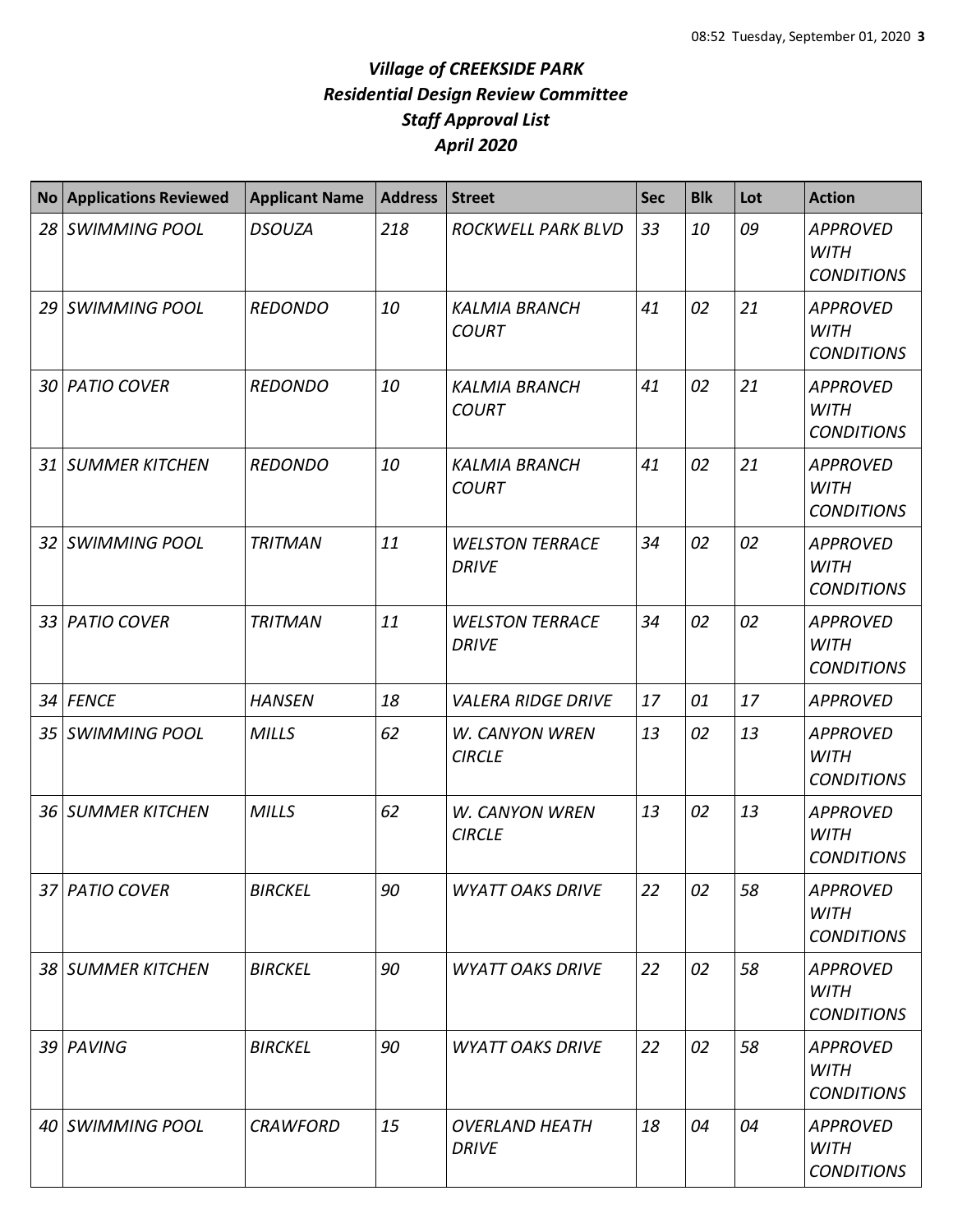| $\overline{N}$ o | <b>Applications Reviewed</b> | <b>Applicant Name</b>         | <b>Address</b> | <b>Street</b>                          | Sec | <b>Blk</b> | Lot | <b>Action</b>                                       |
|------------------|------------------------------|-------------------------------|----------------|----------------------------------------|-----|------------|-----|-----------------------------------------------------|
| 41               | <b>OUTDOOR HEATERS</b>       | <b>FLORES</b>                 | 27             | <b>SPINCASTER DRIVE</b>                | 30  | 01         | 34  | <b>APPROVED</b><br><b>WITH</b><br><b>CONDITIONS</b> |
|                  | 42 FENCE                     | <b>DIEMER</b>                 | 31             | <b>WOODGLADE WAY</b>                   | 17  | 01         | 34  | <b>APPROVED</b><br><b>WITH</b><br><b>CONDITIONS</b> |
|                  | 43 FENCE                     | <b>CRAIG</b>                  | 226            | <b>TORTOISE CREEK WAY</b>              | 08  | 01         | 82  | <b>APPROVED</b><br><b>WITH</b><br><b>CONDITIONS</b> |
| 44               | PERGOLA                      | <b>GROTH</b>                  | 11             | PEERLESS POINT PLACE                   | 27  | 01         | 16  | <b>APPROVED</b><br><b>WITH</b><br><b>CONDITIONS</b> |
| 45               | <b>GENERATOR</b>             | <b>GROTH</b>                  | 11             | PEERLESS POINT PLACE                   | 27  | 01         | 16  | <b>APPROVED</b><br><b>WITH</b><br><b>CONDITIONS</b> |
| 46               | <b>EXTERIOR DOOR</b>         | LAUSELL                       | 6              | <b>GREAT OWL PLACE</b>                 | 31  | 01         | 22  | <b>APPROVED</b><br><b>WITH</b><br><b>CONDITIONS</b> |
| 47               | <b>PLAY STRUCTURE</b>        | <b>HUBER</b>                  | 41             | <b>SEASONAL CREST</b><br><b>CIRCLE</b> | 38  | 01         | 27  | <b>APPROVED</b><br><b>WITH</b><br><b>CONDITIONS</b> |
| 48               | <b>BASKETBALL GOAL</b>       | <b>BENEDETTO</b>              | 98             | N. CURLY WILLOW<br><b>CIRCLE</b>       | 15  | 01         | 09  | <b>APPROVED</b><br><b>WITH</b><br><b>CONDITIONS</b> |
| 49               | PERGOLA                      | DE LOS<br><b>ANGELES LOZA</b> | 27             | <b>BRAKENDALE PLACE</b>                | 18  | 01         | 07  | <b>APPROVED</b><br>WITH<br><b>CONDITIONS</b>        |
|                  | 50 PAVING                    | <b>YEPEKOV</b>                | $\overline{2}$ | N. ROCKY POINT CIRCLE 05               |     | 01         | 57  | <b>APPROVED</b><br><b>WITH</b><br><b>CONDITIONS</b> |
|                  | 51 SUMMER KITCHEN            | <b>THOMAS</b>                 | $\overline{z}$ | <b>GLORY GARDEN PLACE</b>              | 36  | 06         | 05  | <b>APPROVED</b><br><b>WITH</b><br><b>CONDITIONS</b> |
| 52               | <b>SWIMMING POOL</b>         | <b>SAUCEDO</b>                | 11             | <b>QUIET MEAD PLACE</b>                | 27  | 01         | 07  | <b>APPROVED</b><br><b>WITH</b><br><b>CONDITIONS</b> |